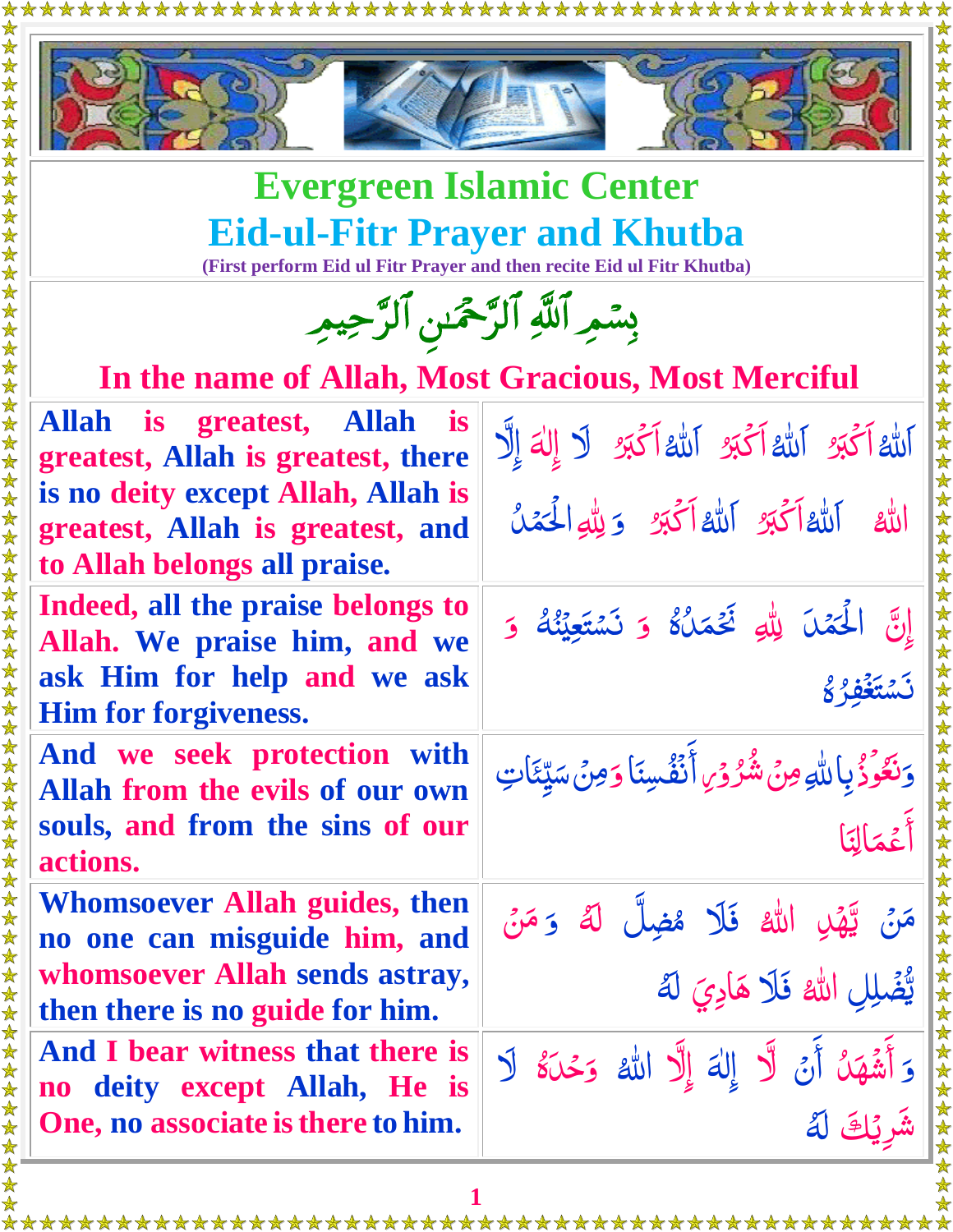| And I bear witness that<br><b>Muhammad is His slave and His</b><br><b>Messenger.</b>                   | وَ أَشْهَلُ أَنَّ لَمَحَمَّاً عَبْلُهُ وَ يَسْوَلُهُ                                                                           |
|--------------------------------------------------------------------------------------------------------|--------------------------------------------------------------------------------------------------------------------------------|
| Allah is greatest, Allah<br><i>is</i><br>greatest, Allah is greatest, there                            | الله اتَ الله الله الله الله الله الله الله إلى الله إلى                                                                       |
| is no deity except Allah, Allah is<br>greatest, Allah is greatest, and<br>to Allah belongs all praise. | الله الله الكُّنُ اللهُ اَكْبَرُ وَيِلْهِ الْحَمَلُ                                                                            |
| $\text{Si}$ t down – say istaghfar - stand up and continue                                             |                                                                                                                                |
| Allah is greatest, Allah is<br>greatest, Allah is greatest, there                                      | اَللَّهُ اَكْبَرُ اَللَّهُ اَكْبَرُ اَللَّهُ اَكْبَرُ لَا إِلٰهَ إِلَّا                                                        |
| is no deity except Allah, Allah is<br>greatest, Allah is greatest, and<br>to Allah belongs all praise. | الله الله أكَّتِ الله أكَّتِ وَيِلُّهِ الْحَمَلُ                                                                               |
| In the name of Allah, and all the<br>praise is for Allah, and blessings                                | بِسْمِ اللَّهِ وَالْحَمْلُ لِلَّهِ وَ الصَّلَاةُ وَ السَّلَامُ                                                                 |
| and peace be upon<br>the<br><b>Messenger of Allah (pbuh).</b>                                          | عَلَىٰ يَسْوَلِ اللَّهِ (صَلَّى اللَّهُ عَلَيْهِ وَسَلَّمَ)                                                                    |
| Indeed, Allah and His angels<br>send blessings on the Prophet                                          | اِنَّ اللَّٰہَ وَ مَلَّیکَتَهُ یُصَلُّوۡنَ عَلَى النَّبِیُّ<br>یَاَیُّھَا الَّذِیۡنَ اٰمَنُوۡا صَلُّوۡا عَلَیۡهِ وَ سَلِّمُوۡا |
| (pbuh). O you who<br>have<br>believed, send blessings upon                                             |                                                                                                                                |
| him and greet him with a<br>humble salutation.                                                         |                                                                                                                                |
| 女女女女女女女女女女女女女女女女女女女女女女女女女<br><b>Takbeer</b>                                                            |                                                                                                                                |
| That you may mention Allah's<br>greatness for that (to) which He<br>has guided you.<br>22AlHajj-37     | لِتُكَبِّرُوا اللهَ عَلَى مَا هَالْكُمْ                                                                                        |
| Allah is greatest, Allah<br><b>is</b><br>greatest, Allah is greatest, there                            | الله الكَّبِرُ اللهُ الكَّبِرُ اللهُ اَكْبَرُ لَا إِلٰهَ إِلَّا                                                                |
|                                                                                                        |                                                                                                                                |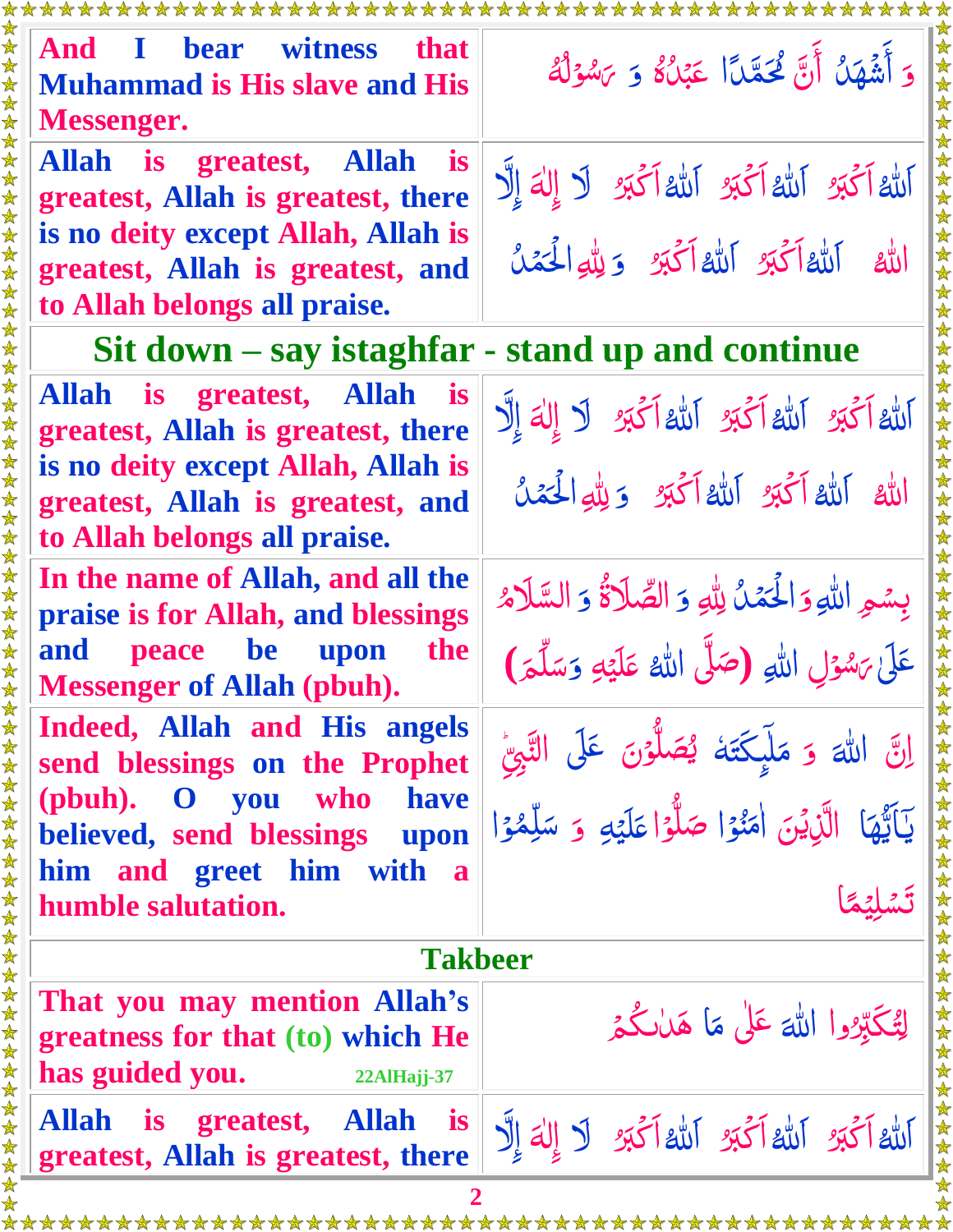| is no deity except Allah, Allah is<br>greatest, Allah is greatest, and | اللهُ إِلَيْهِ أَكْبَرُ إِلَيْهِ أَكْبَرُ وَ لِلَّهِ الْحَمَلُ    |  |
|------------------------------------------------------------------------|-------------------------------------------------------------------|--|
| to Allah belongs all praise.                                           |                                                                   |  |
| <b>Fasting</b>                                                         |                                                                   |  |
| <b>183.</b><br>O those who believe,<br>fasting is prescribed for you,  | يَآَيُّهَا الَّذِيْنَ اٰمَنُوۡا کُتِبَ عَلَيۡكُمُ الصِّيَامُ      |  |
| as it was prescribed for those                                         |                                                                   |  |
| before you, that you may                                               | كَمَا كُتِبَ عَلَى الَّذِيْنَ مِنْ قَبْلِكُمْ لَعَلَّكُمْ         |  |
| become righteous. AlBaqarah 183                                        |                                                                   |  |
|                                                                        |                                                                   |  |
|                                                                        |                                                                   |  |
| <b>Ramadan</b>                                                         |                                                                   |  |
| 185. The month of Ramadan is<br>that in which the Quran was            | شَّهْرُ يَهَضَانَ الَّذِيِّ أُنْزِلَ فِيْهِ الْقُرْانُ            |  |
| revealed, a guidance<br>for                                            | هُلَّى لِّلِتَّاسِ وَبَيِّنْتِ مِّنَ الْهُمَايِ ۚ وَ الْفُرْقَانِ |  |
| mankind, and clear proofs of                                           |                                                                   |  |
| guidance, and the criterion. So                                        |                                                                   |  |
| whoever of you witnesses (this)                                        | فَمَنْ شَهِدَمِنَكُمُ الشَّهْرَ فَلْيَصُمُهُ ۚ وَ مَنْ            |  |
| month, then he must fast (in)                                          |                                                                   |  |
| it. And whoever is sick or on a                                        | كَانَ مَرِيْضًا ۚ أَوۡ عَلَىٰ ۖ سَفَرِ فَعِنَّةٌ ۚ مِّنۡ اتَّامِ  |  |
| journey, then an equal number                                          |                                                                   |  |
| of other days (should be made                                          | اُخَرَ يُرِيۡنُ اللَّهُ بِكُمُ الۡيُسۡرَ وَ لَا يُرِيۡنُ          |  |
| up). Allah intends for you ease,                                       |                                                                   |  |
| and He does not intend hardship                                        | بِكُمُ الْعُسْرَ ۚ وَلِتُكُمِلُوا الْعِلَّةَ ۚ وَلِتُكَبِّرُوا    |  |
| for you, and (He wants) that                                           |                                                                   |  |
| you should complete the count,                                         | اللَّهَ عَلَىٰ مَا هَاٰلِكُمۡ وَ لَعَلَّكُمۡ تَشۡكُرُوۡنَ         |  |
| and that you should glorify                                            |                                                                   |  |
| Allah for having guided you,                                           |                                                                   |  |
| and that you may be grateful                                           |                                                                   |  |
| (to Him).<br><b>AlBaqarah 183</b>                                      |                                                                   |  |

#### **Fasting Hours**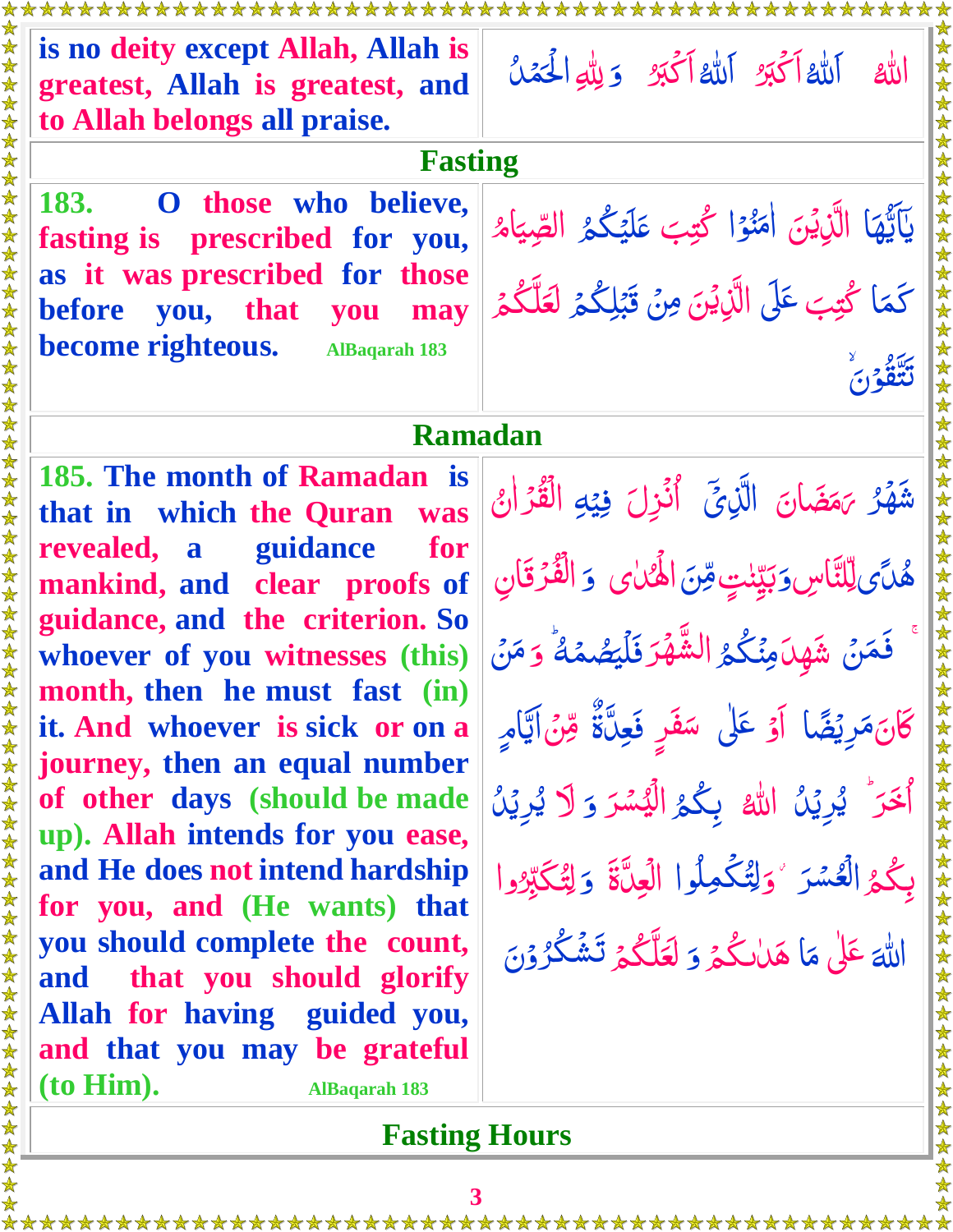| 187. And eat<br>and drink<br>until, it becomes distinct to                                            | وَ كُلُوۡا وَاشۡرَبُوۡا حَتّٰى يَتَبَيَّنَ لَكُمُ الۡخَيۡطُ                                                     |  |
|-------------------------------------------------------------------------------------------------------|-----------------------------------------------------------------------------------------------------------------|--|
| you the white thread from the<br>black thread of the dawn. Then                                       | الْكِبْيَضِ مِنَ الْحَيْطِ الْكَسْوَدِ مِنَ الْفَجْرِ وَلَيْهِمْ                                                |  |
| complete the fast till the                                                                            |                                                                                                                 |  |
| nightfall. AlBaqarah (part of) 187                                                                    | أنِهُّواالصِّيَامَ إِلَى الَّيْلِ                                                                               |  |
| Any local or general topic related brief speech                                                       |                                                                                                                 |  |
| <b>Make Dua</b>                                                                                       |                                                                                                                 |  |
| O my Lord, make me establish<br>prayer, and from my offspring.                                        | يَ بِّ اجْعَلْنِي مُقِيْمَ الصَّلْوةِ وَمِنْ ذُرِّيِّةٍ مِنْ أَنْ                                               |  |
| Our Lord, and accept my<br>supplication.                                                              | وَتَقَتَلْ دُعَاءِ                                                                                              |  |
| Our Lord, grant us among our<br>wives and our children the                                            |                                                                                                                 |  |
| comfort of our eyes, and make                                                                         | ىَبَّنَاهَبُلْنَاصِنَ اَزْوَاجِنَا وَ دُرِّيِّيِّنَا قُرَّةَ اَعۡيُنِ<br>وَاجۡعَلۡنَا لِلۡمُتَّقِيۡنَ لِمَامَّا |  |
| us leaders for the righteous.                                                                         |                                                                                                                 |  |
| Our Lord, forgive me and my<br>parents and the believers on the                                       | يَهَّنَا اَغْفِرْ لِيَ وَلِوَالِدَيَّ وَ لِلْمُؤْمِنِينَ يَوْمَ                                                 |  |
| day when the reckoning will be<br>established.                                                        | يَقْوُمُ الْحَسَابُ                                                                                             |  |
| Our Lord, give us in this world<br>good, and in the Hereafter good,                                   | ِ مَبَّنَا ۖ إِتِنَا فِي النُّنۡيَا حَسَنَةً وَّ فِي الۡاَخِرَةِ حَسَنَةً                                       |  |
| from<br>the<br>and<br>save<br><b>us</b><br>punishment of the Fire.                                    | وَقِنَا عَذَابَ التَّابِ                                                                                        |  |
| <b>Our Lord, indeed We have</b><br>heard a caller calling to faith                                    | تَّاتِّنَآ إِنَّتَا سَمِعْنَا مُنَادِيًا يُّنَادِيُ لِلْإِيُمَانِ اَنۡ                                          |  |
| that: Believe you in your Lord.<br>So we believed. Our Lord, so                                       | أَوْنُوَا بِرَبِّكُمْ فَأَمَنَّا * يَهَّنَا فَاغْفِرْ لَنَا                                                     |  |
| forgive us our sins, and remove<br>from us our evil deeds and cause<br>us to die with the righteous." | دُّنُوۡبَنَاوَكَٰقِّرۡ عَنَّا سَيِّاٰتِنَا وَ تَوَفَّنَا مَعَ الْآبَرَانِ                                       |  |

**4**